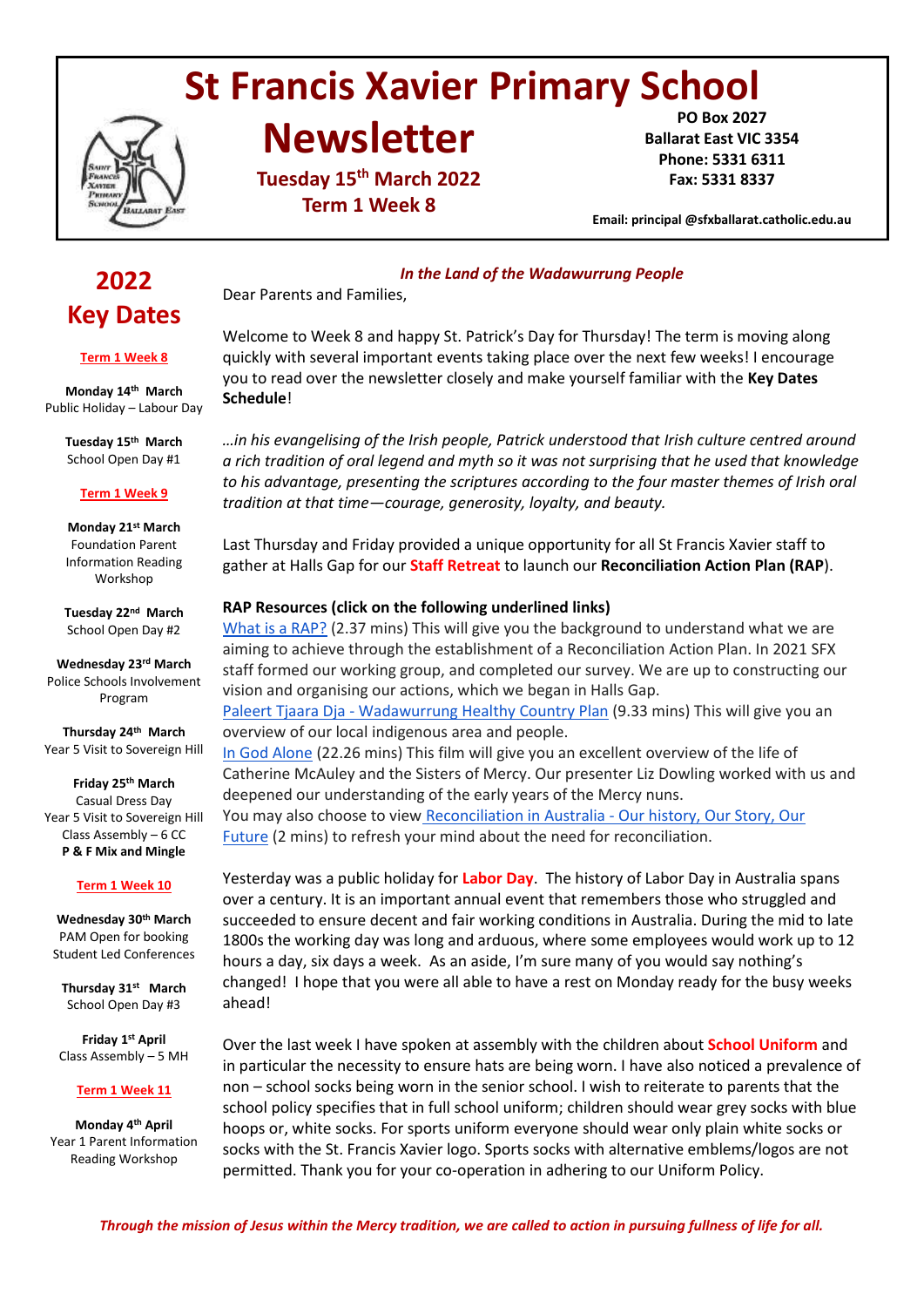**Tuesday 5th April** P & F Meeting

**Friday 8th April** Class Assembly – 4 BW Last Day of Term 1

**………………………………………….**

**Term 2** Tuesday 26<sup>th</sup> April to Thursday 23<sup>rd</sup> June **= 9 Weeks**

#### **Term 2 Week 1**

**Monday 25th April Public Holiday – ANZAC Day**

> **Tuesday 26th April** First Day of Term 2 for children

> **Friday 29th April** Casual Dress Day Class Assembly – 3 ND

#### **Term 2 Week 2**

**Tuesday 3rd May** Student Led Conferences - Day 1

**Wednesday 4th May** Student Led Conferences - Day 2

**Friday 6th May** Mother's Day Celebration

#### **Term 2 Week 3**

**Tuesday 10th May** 2022 NAPLAN

**Wednesday 11th May** 2022 NAPLAN Student Led Conferences - Day 3

> **Tuesday 12th May** 2022 NAPLAN

**Friday 13th May** Ballarat Catholic P.S. Football Carnival @ St Pat's Class Assembly – 2PB

#### **Term 2 Week 4**

**Tuesday 17th May** Year 6 Urban Camp

**Friday 20th May** Class Assembly – 1 SM Over the past 2 weeks I have also had the opportunity of watching our children participate in a number of **Sporting Events**. Not only was I delighted to see the children competing to the best of their ability, but also displaying great sportsmanship and acknowledging the efforts of their opponents. This too, was commented on by teachers and parents who were in attendance.

*"Manners and etiquette for children is ranked as one of the most important qualities to nurture in the family home. Instilling good manners in some children will feel like an almost impossible task. But don't despair, just keep at it. You will be surprised how much your expectation about being well mannered stays with them. Good Manners are essential for every child's self-confidence and success in life. In the family home - this is where it starts, where the 'manners seed' is planted and nurtured."*

#### **St Patrick's Day**

Many Australian Catholics have Irish ancestry, and they honour St Patrick as one of the patron saints of their Irish heritage. We can all celebrate the life of this very interesting man because he is also the patron saint of the Ballarat Diocese.

Who was Patrick? Patrick was born on the west coast of Britain about 360 A.D. At the age of 16 he was kidnapped by Irish pirates and sold as a slave into the service of a local king. On a rainy hillside tending sheep, he met the Lord and his faith was nurtured over the next several months. He escaped, but God



called him to return to Ireland as a missionary. He was a saint of God who gave his life to help people know Jesus by starting mission churches. He baptized tens of thousands and hundreds of chapels were erected for the worship of Jesus all over Ireland. <http://www.joyfulheart.com/stpatrick/patrick.htm>

#### **Seesaw UPDATE for Parents**

This year, all classes will continue to use the online digital portfolio tool, Seesaw. Seesaw provides children with the opportunity to document and reflect upon their learning while strengthening their skills in the area of technology. Each child has their own Seesaw portfolio and throughout the year authentic assessment tasks will be uploaded to Seesaw so that you can see your child's achievements and next steps in learning in real time.

## **Seesaw is also a platform that teachers and school leaders may use to inform families of upcoming events and important messages. If you turned off your Seesaw notifications last year during Home Learning we ask you to now turn them back on!**

Given the use of Seesaw for Assessment and Reporting and for communication purposes, we strongly encourage all families to ensure they are connected to their child's Seesaw portfolio. This also includes families double checking that their Seesaw notifications are turned on! When viewing your child's learning samples on Seesaw we encourage you to be active in liking the posts and leaving a comment for your child as this will be sure to further enhance our positive partnerships between home and school. We also know that the children benefit significantly from seeing and reading their family's comments on Seesaw too.

If you are not connected and require a Seesaw login for your child, please see your child's classroom teacher this week. We look forward to continuing to use Seesaw as a platform for Assessment and Reporting, and for communication purposes in 2022.

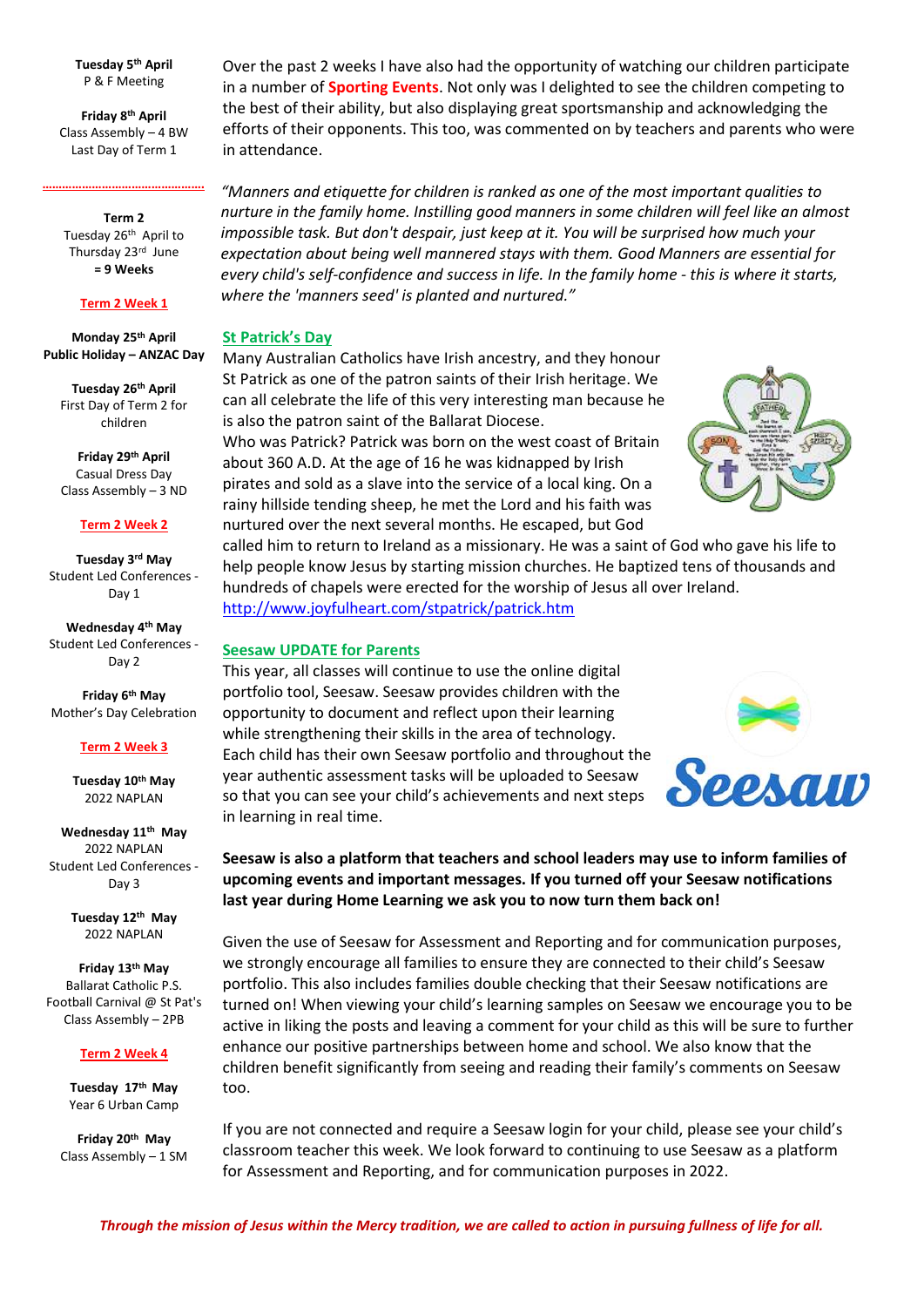#### **Term 2 Week 5**

**Friday 27th May** Casual Dress Day SFX Athletics Carnival - Llanberris Reserve Class Assembly – F EH

#### **Term 2 Week 6**

**Friday 3 rd June**  Class Assembly – 6 JF

#### **Term 2 Week 7**

**Tuesday 7th June** P & F Meeting

**Wednesday 8th June** Year 5 - 2022 Secondary Education Experience Day (SEED)

**Thursday 9th June** Year 3 Camp – Sunnystones

**Friday 10th June** Year 3 Camp - Sunnystones Class Assembly – 5 MA

#### **Term 2 Week 8**

**Monday 13th June** Public Holiday – Queen's Birthday

**Tuesday 14th June** Year 2 Camp - Log Cabin Camp Creswick

**Wednesday 15th June** Year 2 Camp - Log Cabin Camp Creswick

**Friday 17th June** Last Day of term 2 for **Students** Casual Dress Day Class Assembly – 4AH

#### **Term 2 Week 9**

**Friday 23rd June** Student Free Day

**………………………………………….**

nraffle

**Term 3** Monday 11<sup>th</sup> July to Friday 16th September **= 10 Weeks**

#### **Term 3 Week 1**

**Friday 15th July** Class Assembly – 3 BL

Have you got your tickets yet? Tickets are now available via Flexischools, get yours ASAP and we look forward to seeing you all on the night!



What a great start to the year it would be if you won \$1,500 off your school fees. Tickets are now available for purchase through the link below. The winner will be drawn at this

**TUITION RAFFLE** 

ENTER TO WIN \$1500 OFF SCHOOL FEE'S

**TICKETS ON SALE NOW** 

LINK BELOW

RAFFLE DRAWN AT OUR MIX & MINGLE

https://www.rafflelink.com.au/2022sfxtuitio

**SFX Tuition Raffle 2022**

#### **Mix n Mingle Friday 25th March Summer Lunch Menu has started!**

The P&F are excited to bring you our new Friday Lunch Menu for Terms 1 and 4. Place your order now via Flexischools. All orders must be placed by 10am Thursdays mornings.



## **SFX Easter Egg Raffle 2022**

Our very popular Easter Raffle is back again in 2022 but this year it is moving on line. Tickets are now available for purchase through the link below. Hop to it!



https://www.rafflelink.com.au/easterraffle2 022sfx

*Through the mission of Jesus within the Mercy tradition, we are called to action in pursuing fullness of life for all.*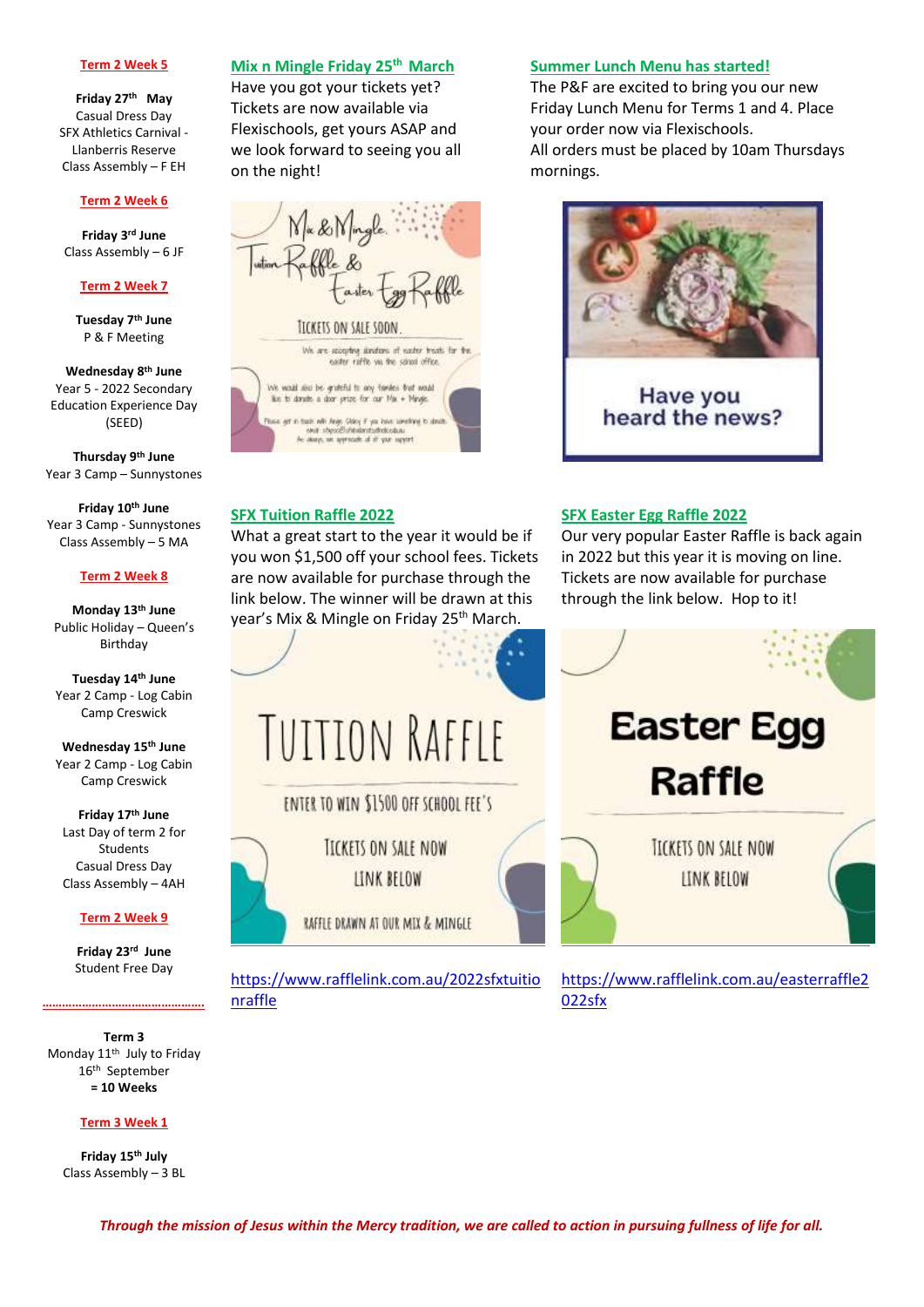#### **Term 3 Week 2**

**Friday 22nd July** Class Assembly – 2 GH

#### **Term 3 Week 3**

**Friday 29th July** Class Assembly – 1 GJ

#### **Term 3 Week 4**

**Friday 5 th August** Class Assembly – F TW

#### **Term 3 Week 5**

**Friday 12th August** Student Free Day

#### **Term 3 Week 6**

**Friday 19th August** Class Assembly – 6 ZA

#### **Term 3 Week 7**

**Friday 26th August** Class Assembly – 5 OH

#### **Term 3 Week 8**

**Friday 2 nd September** Father's Day Celebration

#### **Term 3 Week 9**

**Friday 9 th September** Class Assembly – 4 CP

#### **Term 3 Week 10**

**Friday 9 th September** Class Assembly – 3 JV

**………………………………………….**

**Term 4** Monday 3rd October to Friday 16th December **= 11 Weeks**

#### **Term 4 Week 1**

**Monday 3rd October 2022** First Day of Term 4 for Students

**Friday 7 th October** Class Assembly – 2 CJ

#### **Term 4 Week 2**

**Friday 14th October** Class Assembly – 1 EM

## **Foundation Enrolment 2023 - Open Day and School Alive Tours**

We are happiest when prospective families pay us a visit to see for themselves what makes us different.



New and Existing Families are invited to join us to learn about St. Francis Xavier Primary School.

**Open Days** will begin with an Information Session at 9:30 am with **School Alive Tours** to follow at 10:00am:

- 1. Tuesday 15<sup>th</sup> March 2022
- 2. Tuesday 22<sup>nd</sup> March 2022
- 3. Thursday 31<sup>st</sup> March 2022

## **Event Registration:**

To register your attendance for an Open Day, School Alive Tour or Virtual Tour please complete the Registration Form at: **[http://www.sfxballarat.catholic.edu.au/enrol/open](http://www.sfxballarat.catholic.edu.au/enrol/open-days)[days](http://www.sfxballarat.catholic.edu.au/enrol/open-days)**

## **Online Enrolment Open from Tuesday 8 th February 2022**

Attending an Open Day is the first step in the enrolment process. The online **Expression of Interest** is the second step in the enrolment process. If you wish to do so, please nominate St Francis Xavier Primary School as your first preference for your child's education. Please click on this link and fill in and submit the City of Ballarat Catholic School Expression of Interest Form: **<https://ceob.edu.au/2022-foundation-enrolments/>**

### **Foundation Enrolment 2023 – Existing Families**

Enrolments are open for children of existing families who start Prep in 2023. Parents of existing families who have a child to start in 2023 - please complete the form by clicking on the following link to submit a **City of Ballarat Catholic Primary School Expression of Interest Form[: https://ceob.edu.au/2022-foundation-enrolments/](https://ceob.edu.au/2022-foundation-enrolments/)**

#### **Student - Led Conferences at SFX**

Your child(ren) will be showcasing their schoolwork and discussing learning goals with you through Student-Led Conferences. During Student – Led Conferences, your children will lead the discussion with you about their school work, while teachers will help direct conversation and answer questions you may have.

These conferences are scheduled for Week 2 & 3 next term, on the following dates:

**1. Tuesday 3 rd May 2022**

- **2. Wednesday 4 th May 2022**
- **3. Wednesday 11th May 2022**

These meetings will last for 20 minutes, and we encourage all families to attend. Children must attend these meetings!

We have several goals for holding conferences using this format:

- **For parents** we hope that you will get to see rather than simply being told about your child's progress.
- **For students** we hope students will take more responsibility for their learning.
	- **For teachers** we want teachers to have more meaningful and impactful conferences with you.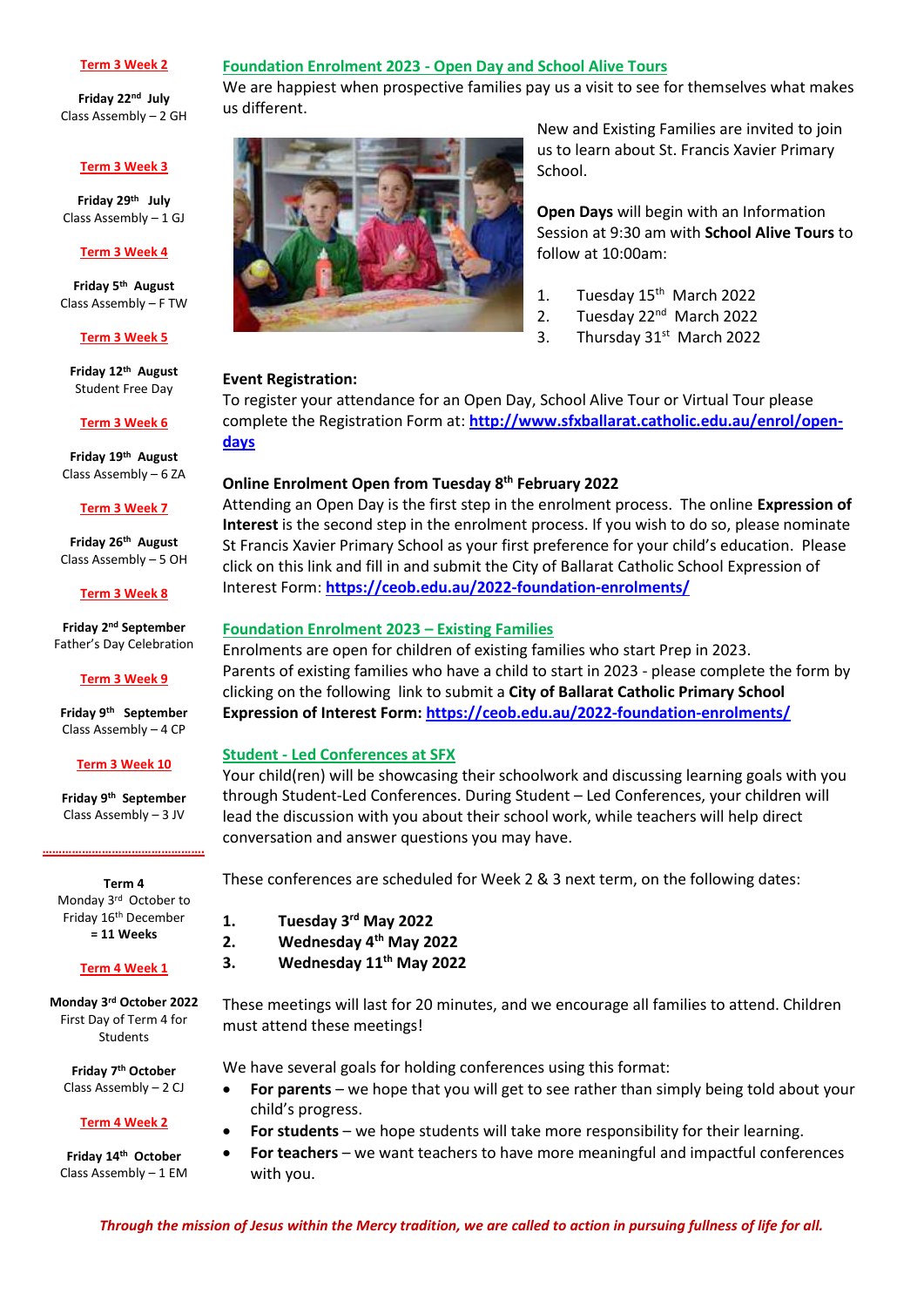#### **Term 4 Week 3**

**Friday 21st October** Class Assembly – F JS

#### **Term 4 Week 4**

**Friday 28th October** Casual Dress Day Class Assembly – F MM

#### **Term 4 Week 5**

**Monday 31st October**  Student Free Day

**Tuesday 1st November**  Public Holiday – Melbourne  $C<sub>U</sub>$ 

#### **Term 4 Week 6**

**Term 4 Week 7**

#### **Term 4 Week 8**

**Friday 25th November** Casual Dress Day

**Term 4 Week 9**

**Friday 3 rd December** St. Francis Xavier Feast Day

**Term 4 Week 10**

**Friday 10th December** Foundation Nativity

#### **Term 4 Week 11**

**Friday 16th December** Last Day of Term 4 for Students

**------------------------------------- All other Calendar Dates for 2023 have been updated and can be accessed live on the Skoolbag App or by visiting the School Website**

 **For all** – we want to maximize our time together, create ways to partner with one another to support student success.

## **Questions to ask your child at Student - Led Conferences.**

Here are some questions for you to ask your child during their Student – Led Conference. These are suggestions, so please look them over and pick a few that you would like to ask!

**1. What are you most proud of?**

- **2. It makes me proud to see that ….**
- **3. Can you tell me more about …?**
- **4. I can tell that you improved in ….**
- **5. What did you find challenging this term?**
- **6. Did you reach your goals? Why/Why not?**
- **7. What can we do together at home to support your learning?**

*The purpose of these meetings is to celebrate, affirm the children's learning and promote Student Voice. Parents and teachers will be able to ask questions of the children during these meetings in regards to their achievements, challenges, effort, behaviour, goals and next steps in their learning. We are certain that these conversations can happen with the child present with our teachers up-skilling the children to lead these conferences with confidence.*

*We have deliberately formed them as Student – Led and not 3 – Way Conferences. In response to the recommendations of our 2016 School Review we have developed a Strategic Educational Plan with the support and approval of the School Board and targeted promoting Student Voice across the school. Highly Effective Catholic Primary Schools promote Student Voice. Student – Led Conferences are identified as a significant way of developing Student Voice and all the latest research and evidence around Assessment as Learning supports this. If a parent needs to have a conversation with the teacher not in the presence of the child in regards to other matters, this needs to take place at another time. Contact can be made with the class teacher requesting further time if needed.*

## **Student Led Conferences can be booked online using PAM**

**Please note:** that **PAM** will be used for booking Student Led Conferences with instruction included below.

PAM will open on Wednesday 30<sup>th</sup> March at 9:00am for you to log in a conference time. You can logon yourself and choose your preferred time or alternatively contact the office and we can do this for you. The allocated time is 20 mins per conference.

### **Student - Led Conferences on PAM - Booking Instructions for Parents**

1. Log into PAM using your Username and Password

## PAM can be accessed via the schools

homepage[:http://www.sfxballarat.catholic.edu.au/news-events/parent-access-module/](http://www.sfxballarat.catholic.edu.au/news-events/parent-access-module/) or by going directly to the PAM site<https://pam.sfxballarat.catholic.edu.au/Login/Default.aspx>

- 2. Click on Parent Teacher Interviews
- 3. Select student
- 4. Select Core Group
- 5. Select Teacher (If your child's class has 2 teachers, only one teacher has the times available.)
- 6. Select your time
- 7. Click Book Interview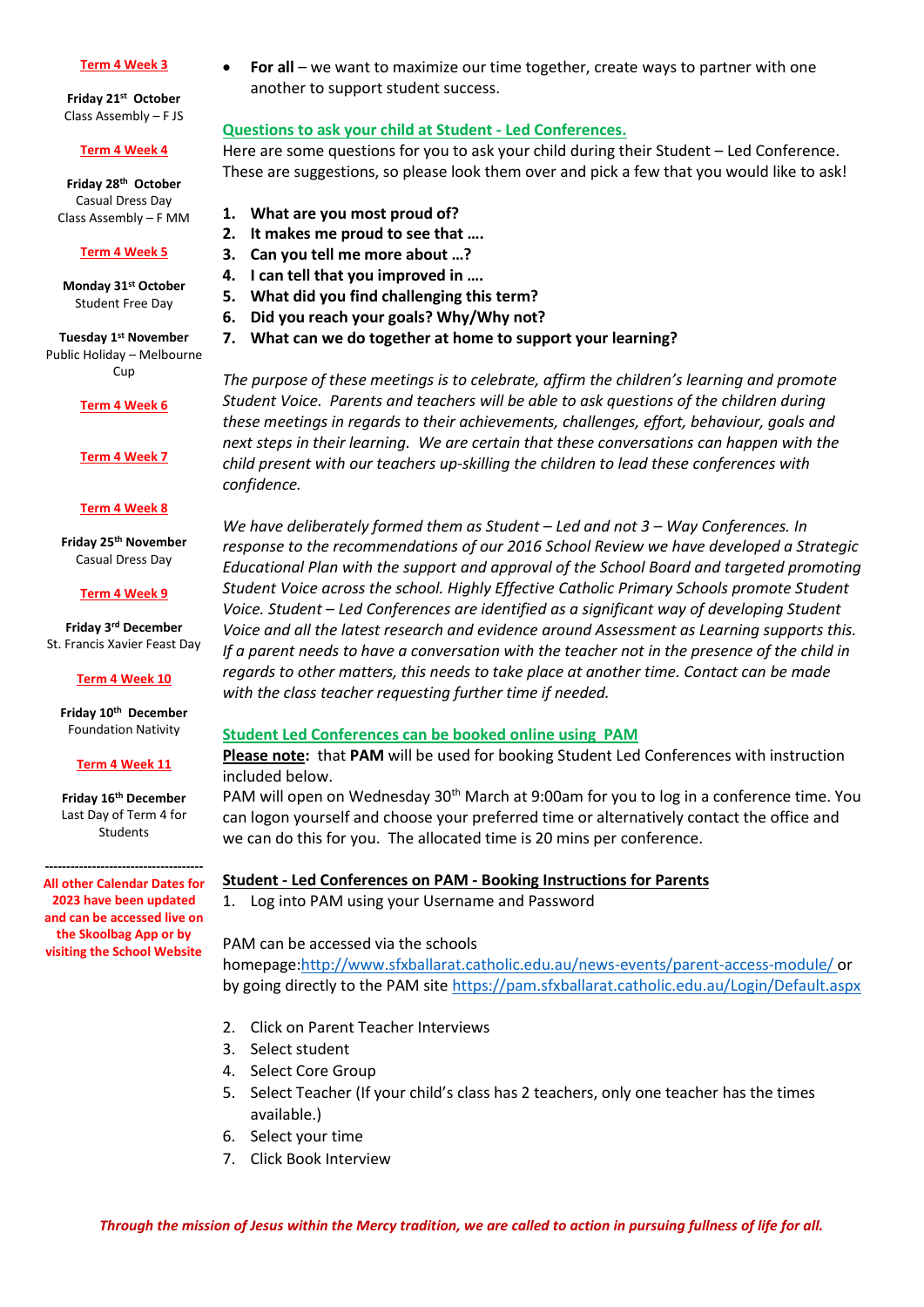- The interview times will be displayed underneath your booking window. If you need to alter your child's interview time please click on the blue pen box and alter your time.
- If the interview time you have made does not suit and you wish to delete the time, please click on the red cross box
- There is an option to print your interview booking times by clicking the blue printer icon.

Please do not hesitate to contact the office on 5331 6311 should you have any queries or concerns.

## **COVID Safe Environment**

Our school continues to monitor and abide by all COVID safe regulations and recommendations issued by both the State Government and the Catholic Education Office. Density Limits and Good Hygiene practices continue to apply.

## **Beginning of the Day Drop Off**

- Foundation (Prep) parents will be able to accompany their children to their classroom in the first week of school. We ask that the Foundation (Prep) parents drop their child at the entrance to the classroom and then leave in a prompt manner. On entry to the building Foundation parents must QR Code in.
- $\bullet$  We continue to request that all other parents (Year  $1-6$ ) drop their children off in the undercover area and then exit the school in a prompt manner.
- Staff will be present in the undercover area from 8:30am to assist children with walking to their classrooms if required.

## **End of the Day Dismissal**

Please see the table below for staggered pick up arrangements that continue at St. Francis Xavier.

|                                                                              | $3:00 \text{pm} - 3:10 \text{pm}$       | $3:10:pm - 3:20pm$ | 3:20pm onwards |  |
|------------------------------------------------------------------------------|-----------------------------------------|--------------------|----------------|--|
|                                                                              | <b>Children with Surnames beginning</b> |                    |                |  |
| Week 6 to Week 11<br>Monday 28 <sup>th</sup> February<br>to Friday 8th April | $Q - Z$                                 | $A - G$            | $H - P$        |  |

### **INVITATION: SFX Community - AFL 2022 Footy Tipping Competition.**

You are invited to join our SFX Community - AFL 2022 Footy Tipping Competition. **Comp Name:** SFX Community - AFL 2022 Footy Tipping Competition. **Password:** SFX2022 For more details and/or to join … click on the following

link: [https://www.footytips.com.au/comps/SFX\\_Community\\_-](https://www.footytips.com.au/comps/SFX_Community_-_AFL_2022_Footy_Tipping_Competition)

AFL 2022 Footy Tipping Competition

We will announce the winners at our **End of Season Pie Night / Presentation Night Awards**! I look forward to your entry and sharing a laugh and a bit of fun with you! Go Hawks!!!

### **School Assembly Dates 2022**

Due to the Specialist Timetable running from Monday to Thursday our School Assemblies will continue on Fridays in 2022 from 12:40pm to 1:10pm. **Due to COVID19 restrictions Assemblies will be live – streamed until we are able to gather back in the Gymnasium.**  Please see list below. This has also been updated on the school calendar for your perusal.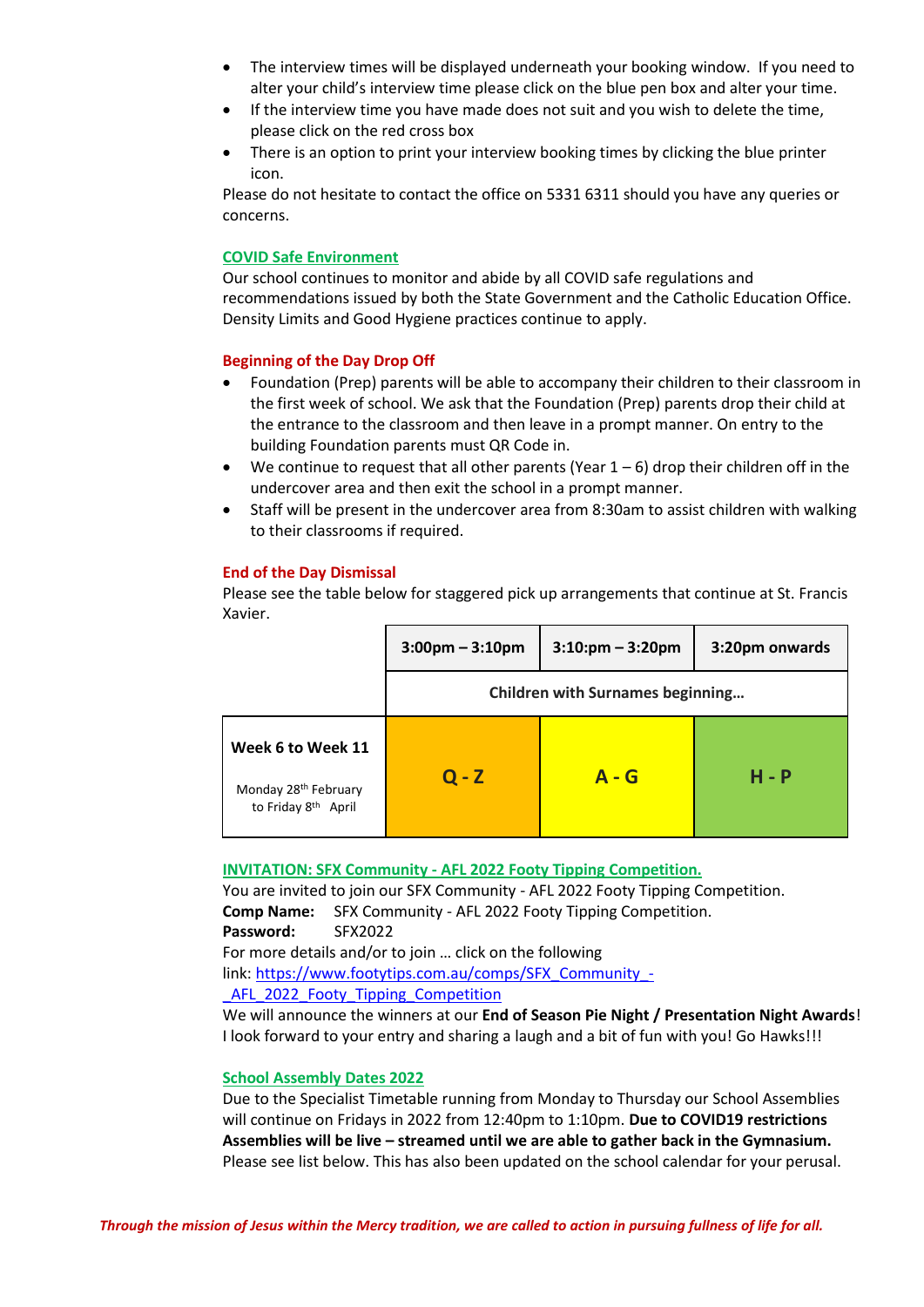| <b>Week</b>    | Term 1    | Term 2                  | Term <sub>3</sub>       | Term 4                   |
|----------------|-----------|-------------------------|-------------------------|--------------------------|
| $\mathbf{1}$   |           | Year 3 ND               | Year 3 BL               | Year 2 CJ                |
|                |           | 29.04.22                | 15.07.22                | 07.10.22                 |
| $\overline{2}$ |           | <b>Mother's Day</b>     | Year 2 GH               | Year 1 EM                |
|                |           | <b>Liturgy</b>          | 22.07.22                | 14.10.22                 |
| 3              |           | Year 2 PB               | Year 1 GJ               | <b>Foundation JS</b>     |
|                |           | 13.05.22                | 29.07.22                | 21.10.22                 |
| 4              |           | Year 1 SM               | <b>Foundation TW</b>    | <b>Foundation MM</b>     |
|                |           | 20.05.22                | 05.08.22                | 28.10.22                 |
| 5              |           | <b>Foundation EH</b>    | <b>Student Free Day</b> |                          |
|                |           | 27.05.22                |                         |                          |
|                |           | Year 6 JF               | Year 6 ZA               |                          |
| 6              |           | 03.06.22                | 19.08.22                |                          |
| 7              |           | Year 5 MA               | Year 5 OH               |                          |
|                |           | 10.06.22                | 26.08.22                |                          |
| 8              |           | Year 4 AH               | <b>Father's Day</b>     |                          |
|                |           | 17.06.22                | <b>Liturgy</b>          |                          |
| 9              | Year 6 CC | <b>Student Free Day</b> | Year 4 CP               | <b>St Francis Xavier</b> |
|                | 25.03.22  |                         | 09.09.22                | <b>Feast Day</b>         |
| 10             | Year 5 MH |                         | Year 3 JV               | <b>Foundation</b>        |
|                | 01.04.22  |                         | 16.09.22                | (Nativity)               |
| 11             | Year 4 BW |                         |                         |                          |
|                | 08.04.22  |                         |                         |                          |

## **Reframing Teaching and Learning Environments (ReLATE)**



2002 is our first year working within the ReLATE project; a learning and teaching model focused on improving teaching interactions through a consistent and deliberate emphasis on wellbeing and resilience.

> On February 11, our whole staff engaged in professional learning that built on our understanding of behavioral theory, relationships and optimal learning environments. We worked through the first of eight modules, starting with the foundational concepts of safety, courage and trust.

A critical part of the ReLATE project is Discovery Day, an opportunity for the ReLATE team to meet with members of our school community to gain a sense of who we are, what is important to us and our story. Discovery Day seeks to capture our strengths and challenges and from here, the project is tailored to address our unique profile.

We invite members of our parent community to participate in Discovery Day. This entails a 30 minute meeting over Zoom as a part of a group of three or four people - time to be confirmed. The ReLATE team will guide the discussion and use your insights to inform part their recommendations and future focus.

If you would like to be part of a Discovery group or gain more information, please email me at jmohr@sfxballarat.catholic.edu.au

With thanks, Jayne Mohr **Deputy Principal – Learning Diversity**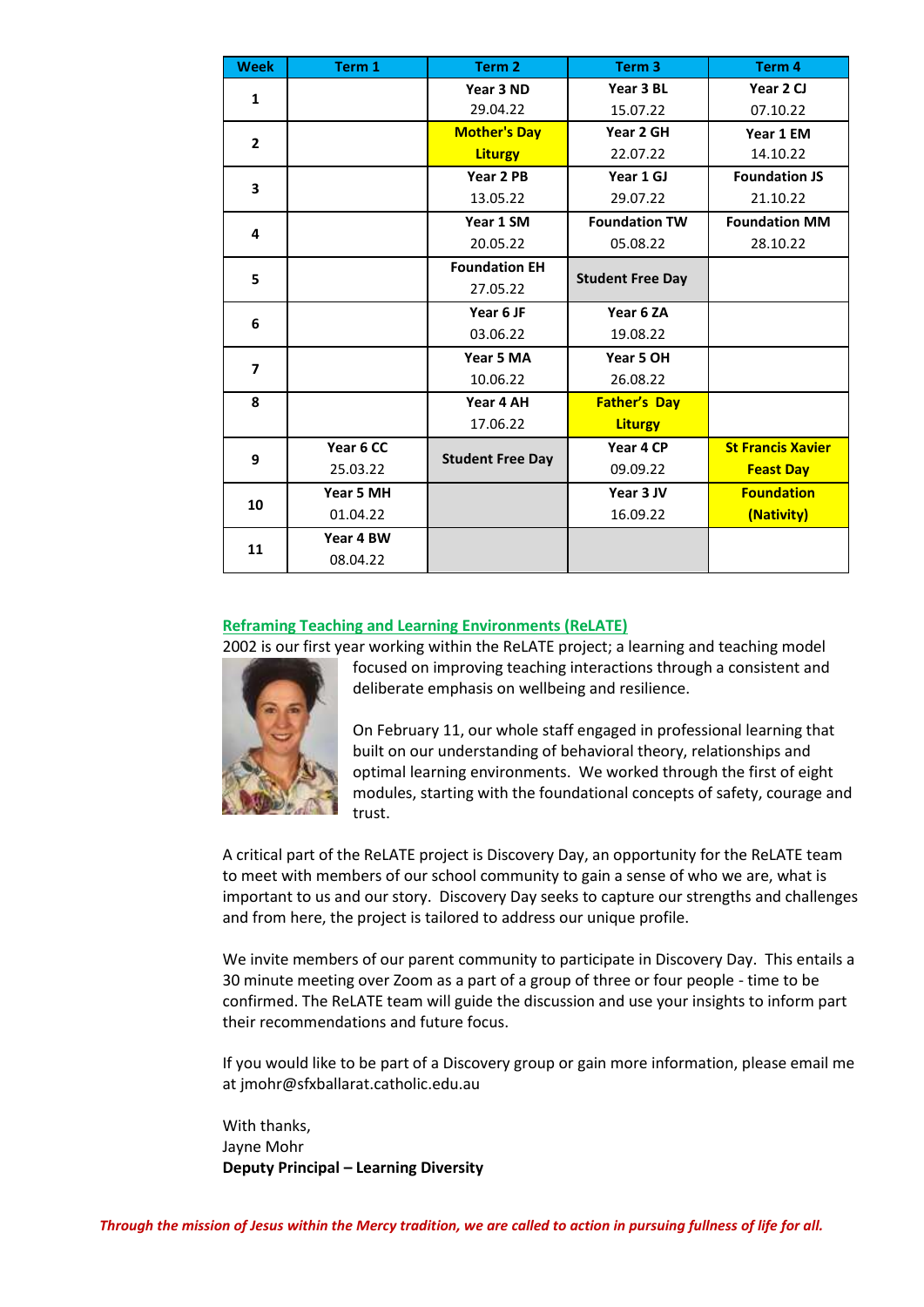#### **Foundation and Year 1 Parent Information Reading Workshop**

We are pleased to announce the following opportunities for you to partner with us to ensure all of our Foundation and Year One children get the head start they deserve in becoming proficient readers in 2022.

#### **Foundation Parent Information Reading Workshop**

**Who**: All Foundation Families are strongly encouraged to attend this event **When**: Monday 21<sup>st</sup> March, 2022 @ 6.00pm

**What & Why**: The Foundation Teachers will present practical information about how you can best support your Foundation child/ren at home in developing their reading skills. They will share their expert knowledge, reading strategies and activities that all families can implement at home to ensure reading success in 2022.

Stay tuned as the Foundation Team will share additional details about this exciting event via Seesaw and your child's diary soon!



#### **Year One Parent Information Reading Workshop**

**Who**: All Year One Families are strongly encouraged to attend this event, even if they attended the Foundation Reading Workshop in 2021, as this presentation will include new information relevant to our Year One Reading Program

**When**: Monday 4<sup>th</sup> April, 2022 @ 6.00pm

**What & Why**: The Year One Team will deliver a live online webinar to highlight the importance of your role as parents in supporting your Year One child/ren to develop proficiency as readers in 2022. The teachers will present key skills and strategies essential for reading growth in Year One to ensure all children continue to experience reading success and develop their reading independence.

Be sure to keep an eye out for additional information from the Year One Team via Seesaw and your child's diary about this upcoming event!

Have a great week!

Yours sincerely,

1 Binisk

Paul Bissinella **Principal**

#### **Catherine McAuley**

*How quietly the great God does all His mighty works! Darkness is spread over us, and light breaks in again, and there is no noise of drawing curtains or closing shutters.*

*Limerick Manuscript, in Sullivan, Catherine McAuley and the Tradition of Mercy*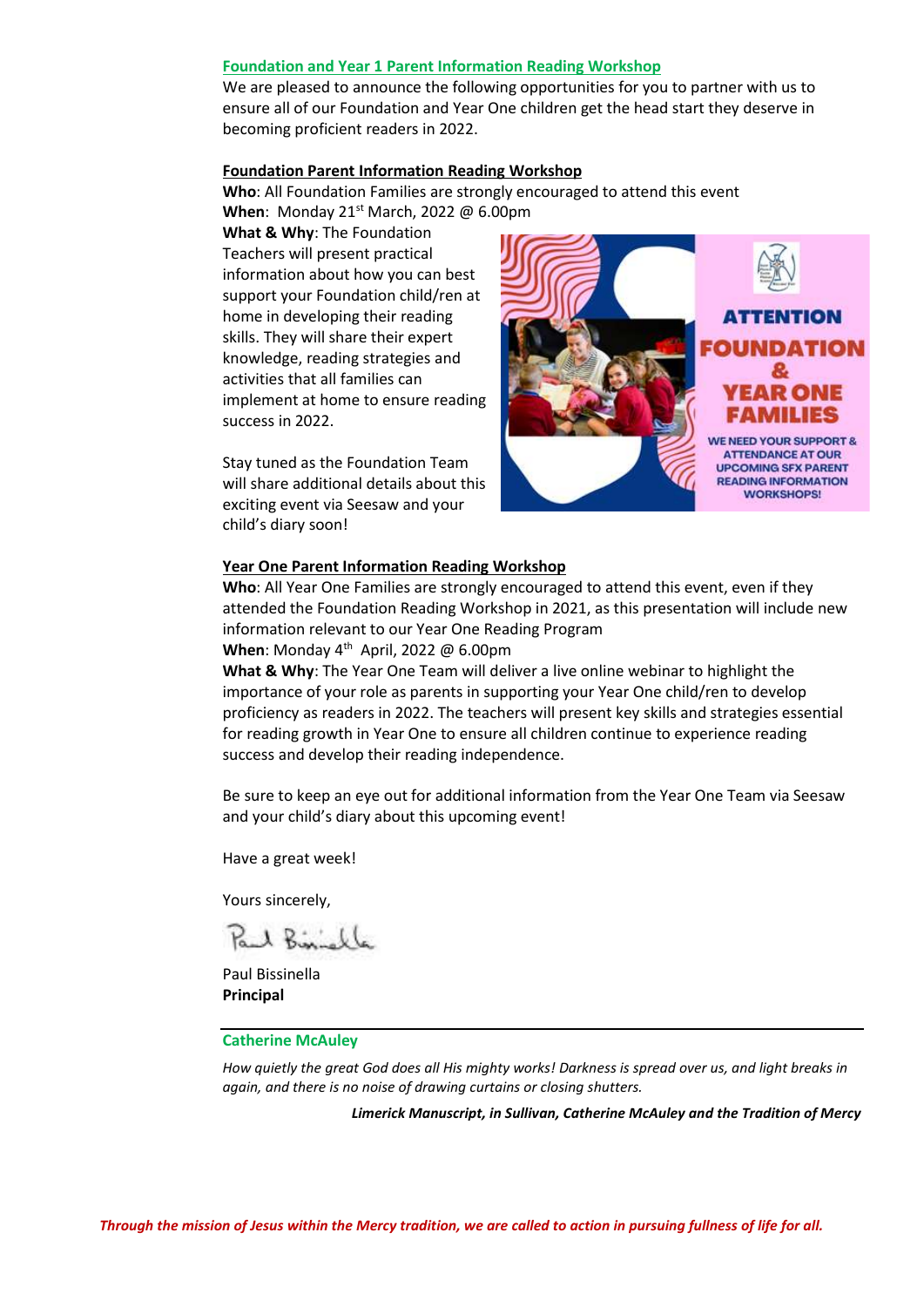#### **Religious Education News**



### **Lenten Prayer**

God of Forgiveness Lent has now begun. Be with us as we journey towards Easter. During Lent we aim to pray more. Help us remember to pray during a busy day. During Lent we fast. Help us to fast from things that take us from your love. During Lent we give. Help us to think of others and be there for them. Amen



## St Alipius Parish, Ballarat East & Buninvong Sacramental Programs 2022

As parents/ guardians we invite you to enrol your BAPTISED CATHOLIC child into the Family Based, Parish Coordinated and Parish School supported Sacramental Program for 2022.

## **EUCHARIST**

#### **Term One**

Those who have been CONFIRMED. celebrated RECONCILIATION and are in Year 5

**Parent Information Sessions St Alipius Church** 

Tuesday February 22<sup>nd</sup> 2022 7.00pm

#### Preparation

Preparation will be run through 4 Sunday Mass Time Dismissals. These will run over the following weekends;

February 26<sup>th</sup> and 27<sup>th</sup>

March 5<sup>th</sup> and 6<sup>th</sup> 12<sup>th</sup> and 13<sup>th</sup> 19<sup>th</sup> and 20<sup>th</sup>

Children will need to be booked into a class through saplitugy.net.au

NB Parents are welcome to attend.

#### **CELEBRATION DATES**

| March Saturday 26th |
|---------------------|
| Sunday 27th         |

April Saturday 2<sup>nd</sup> Sunday 3rd

PLEASE NOTE: Whilst the Parish aims to ensure that there will be no interruptions to the program we ask for your patience and understanding should adjustments be needed. Thank you

#### **Sacramental News**

Please don't hesitate to contact the parish if you have any further questions. Please direct all sacrament inquiries and requests to Bronwyn Ballesty in the parish office on 53326611 or via email on [ballarateast@ballarat.catholic.org.au](mailto:ballarateast@ballarat.catholic.org.au) The office is staffed Tuesday, Thursday, and Friday between 9:30am and 1:30pm.

#### **BAPTISM**

*If your child has been baptised since he/she started at St Francis Xavier Primary School, make sure you have informed us and you have sent a copy of the Baptism certificate to the school office.*

*If you are seeking Baptism for your child, please call the St Alipius parish office on 53326611. If you wish your child to convert to Catholicism from another Christian faith, also call the parish office.*

Bernadette Luckman **Religious Education Leader**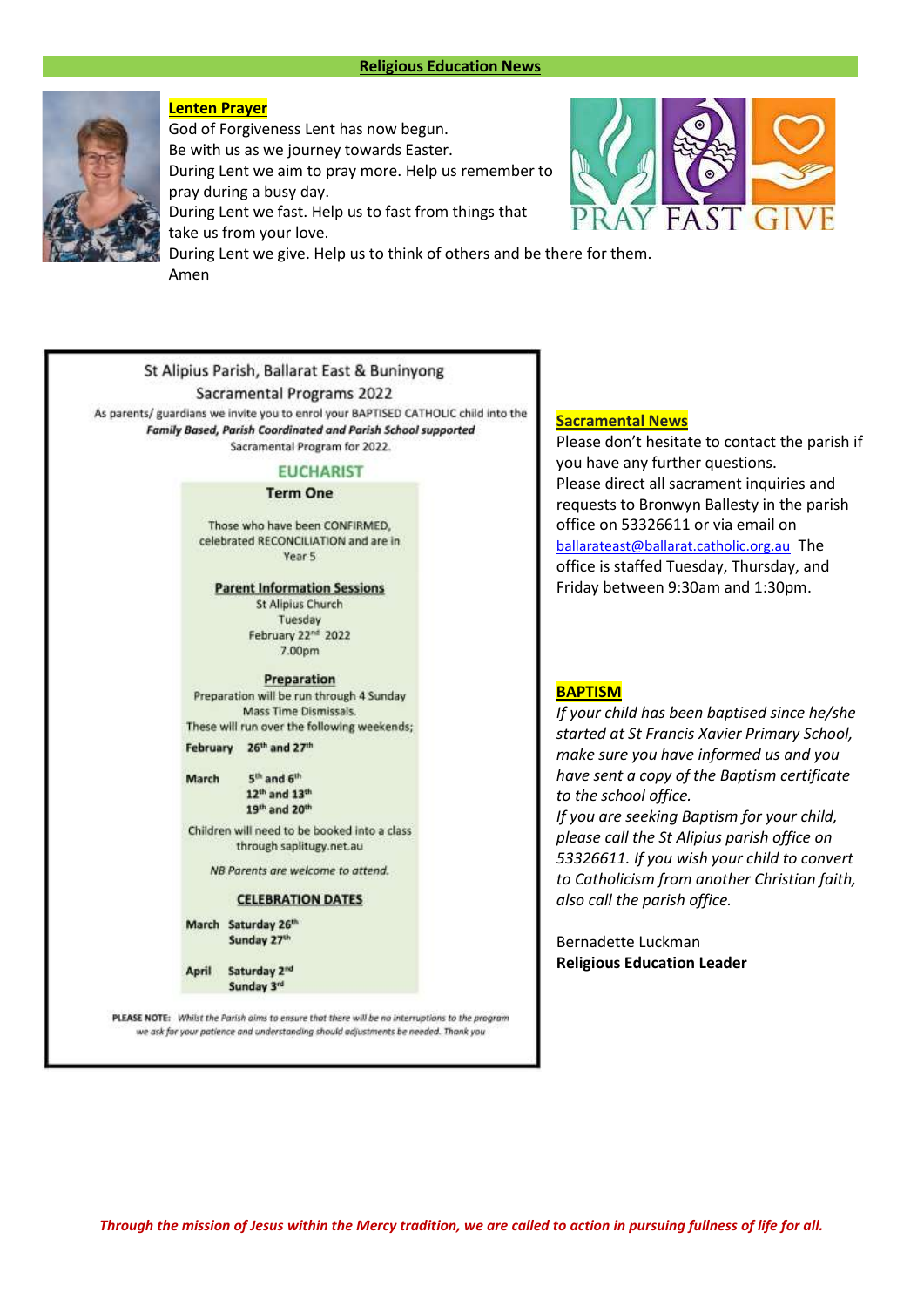## **SECOND SUNDAY OF LENT YEAR C**

## **Gospel**

#### Lk 9:28-36

A reading from the holy Gospel according to Luke

*As Jesus prayed, the aspect of his face was changed, and his clothing became brilliant as lightning.*

Jesus took with him Peter and John and James and went up the mountain to pray. As he prayed, the aspect of his face was changed and his clothing became brilliant as lightning. Suddenly there were two men there talking to him; they were Moses and Elijah appearing in glory, and they were speaking of his passing which he was to accomplish in Jerusalem. Peter and his companions were heavy with sleep, but they kept awake and saw his glory and the two men standing with him. As these were leaving him, Peter said to Jesus, 'Master, it is wonderful for us to be here; so let us make three tents, one for you, one for Moses and one for Elijah.' – He did not know what he was saying. As he spoke, a cloud came and covered them with shadow; and when they went into the cloud the disciples were afraid. And a voice came from the cloud saying, 'This is my Son, the Chosen One. Listen to him.' And after the voice had spoken, Jesus was found alone. The disciples kept silence and, at that time, told no one what they had seen.

## **The Gospel of the Lord**

## **REFLECTION by Greg Sunter**

In all three versions of this Transfiguration event that appear in the gospels of Matthew, Mark and Luke, the context in which the event occurs is identical. That's a little unusual with these three gospel writers who like to put their own spin on events and often play with the chronology or settings of events. However, in this case, all three writers report the Transfiguration event as taking place immediately after a particular sequence of events. Jesus has asked the disciples who they think he is and Peter has made his confession of faith by declaring that Jesus is the Messiah. This declaration is followed by Jesus teaching about the demands of discipleship and then the account of the Transfiguration. Furthermore, all three versions are directly followed by an account of a man who brings his possessed son to Jesus for healing after the disciples have tried and failed to cast out the demon.

When all three of the synoptic gospels use the same story with little variation and all three retain the same context around the event then there are some pretty clear signals that this was a commonly accepted sequence of events and their sequence holds significance. The core message of this sequence of stories is about the faith of the disciples. Whilst Peter declares Jesus to be the Messiah, he and the others don't really yet know what this means. In the Transfiguration, they are given the clearest possible indication of Jesus' identity and yet they're half asleep and we're told Peter doesn't know what he's saying when he starts talking about building tents. The following failure by the disciples to cast out a demon shows that they still haven't understood fully who and what Jesus is. What a great reading for the season of Lent!

### **Scriptural context – Gospel Parallels**

The account of the Transfiguration appears in all three synoptic gospels (Matthew, Mark and Luke). The word, synoptic, means 'seen together' and these three gospels can be seen together because they have so much material in common. It is now accepted that the gospel of Mark was the first written as so much of it appears in the other two, while the gospels of Matthew and Luke both seem to have also drawn on another source of Jesus material (known as the 'Q' source). Despite the parallels, each writer uses the same story to convey the particular message of that gospel.

### **Living the Gospel – 'Listen to him!'**

God's voice from the cloud claims Jesus as his Son, the Chosen One and then goes on to instruct those present – and we, the readers – to 'Listen to him!' For the disciples, this was a message not to get carried away with their own ideas about the Messiah but to listen to what Jesus was saying about the suffering he must endure and to what he was saying about true discipleship. Jesus tells us that to be a follower of his involves sacrifice, hardship and often unpopularity. It is this message we must listen to as much as the promise of salvation.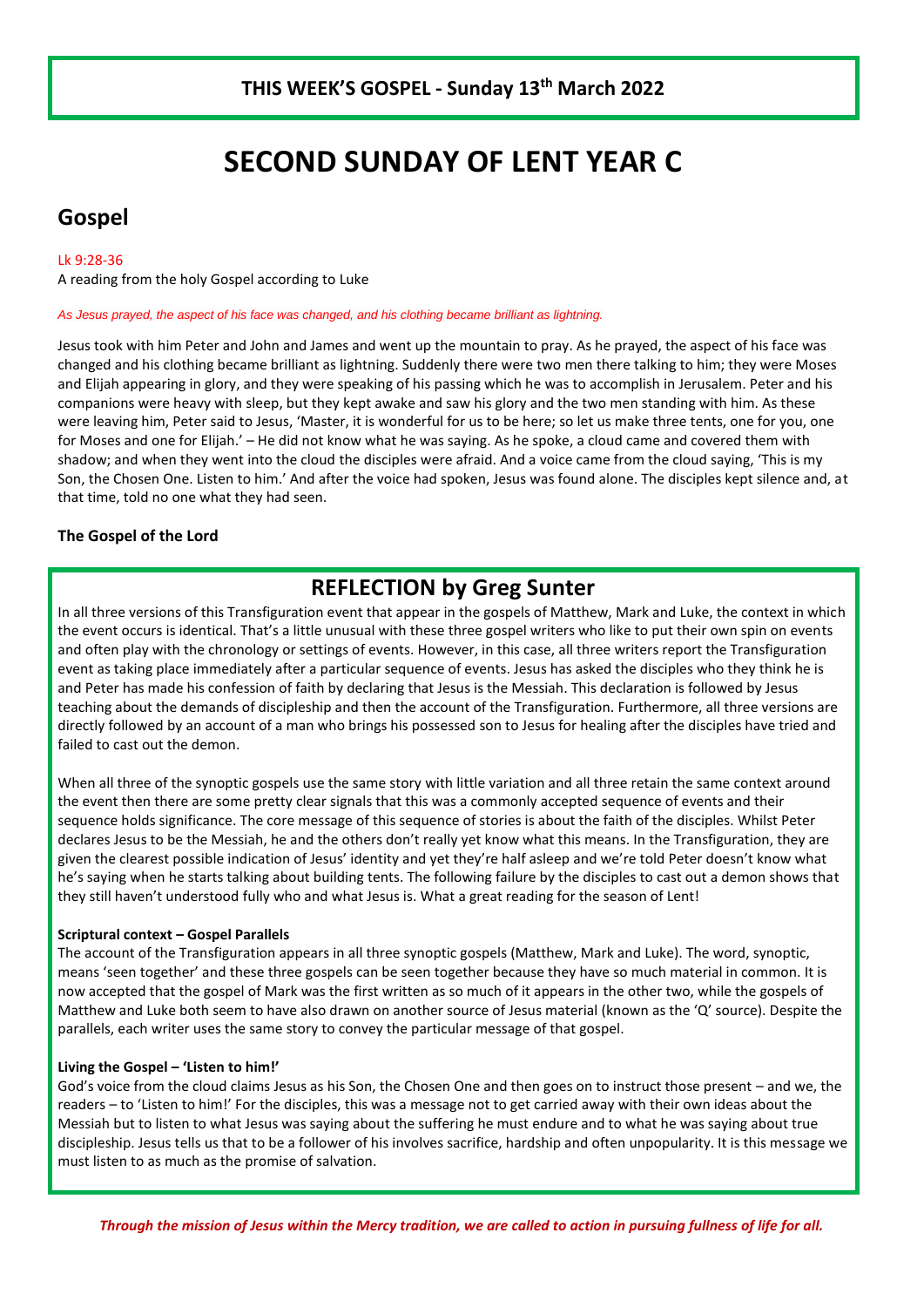### **Gospel Focus – Asleep again?**

It seems that at crucial points in the gospel where Jesus' true identity and mission are revealed, the disciples are falling asleep! The gospel of Luke is unique in suggesting that the disciples were sleepy at the Transfiguration. They managed to fight off sleep in this instance, but were fast asleep at the Mount of Olives as Jesus prayed in agony. The sleepiness of the disciples at these crucial times is indicative of limited grasp of what Jesus is on about. They are wearied by all that he asks of them, rather than energised by it, and consequently they're not ready to witness great events when they come along.

## **A beginning point for discussion of this week's Gospel with children:**

- Q. What is the significance of Moses and Elijah appearing with Jesus?
- Q. Why do you think the disciples are portrayed as being sleepy at this important event?
- Q. Can you recall other biblical events in which mountaintops feature at special moments?
- Q. Why might Peter have suggested constructing tents?
- Q. What does the command, 'Listen to him' mean for you in your life?

**Greg Sunter** has worked in Catholic Education (Brisbane) for many years, most recently as a member of the Religious Education team and Mission and Formation team. He has extensive experience of praying with young people and forming others to lead prayer with young people. He is the author of books on adolescent faith, is a regular speaker at youth and evangelisation conferences, and is a retreat and reflection facilitator and presenter. His areas of interest include religious education, theology, scripture, spirituality, Catholic ethos, prayer, and ministry with young people.

### **Curriculum News**



## **Book Fair to begin on 26/04.** We are very excited to announce that the Book Fair is taking place this year!

The Book Fair provides children with the opportunity to explore literature and select books of interest. The Book Fair is a great way to celebrate reading within our community with hundreds of



fun, engaging and affordable books for the children to discover. Prior to the Book Fair, classes will be given the opportunity to view the selected books and write a wish list. More details to follow.

## **NAPLAN:**

In May every year, students in Years 3, 5, 7 and 9 take part in the National Assessment Program – Literacy and Numeracy (NAPLAN). NAPLAN was first introduced in 2008 and has become a routine part of the school calendar in Australia. NAPLAN is how governments, education authorities and schools determine whether young Australians are reaching important educational goals.

This year again, once again, we will administer the NAPLAN tests through the Online National Assessment Platform.

## **TIMSS:**

St. Francis Xavier has been selected to participate in the IEA's (Institute of Education Sciences) Trends in Mathematics and Science Study (TIMSS) field trial which will be conducted in a few weeks' time with a sample group of Year five students.

This NAP assessment (National Assessment Program) field trial will test the performance of a range of TIMSS questions which will then be used to develop the final test for the main study in 2023. Thank you to the staff and children who will be involved with this. A letter went home last Friday to these classes.

Have a great week.

Jane Clark **Deputy Principal - Learning Enhancement**

*Through the mission of Jesus within the Mercy tradition, we are called to action in pursuing fullness of life for all.*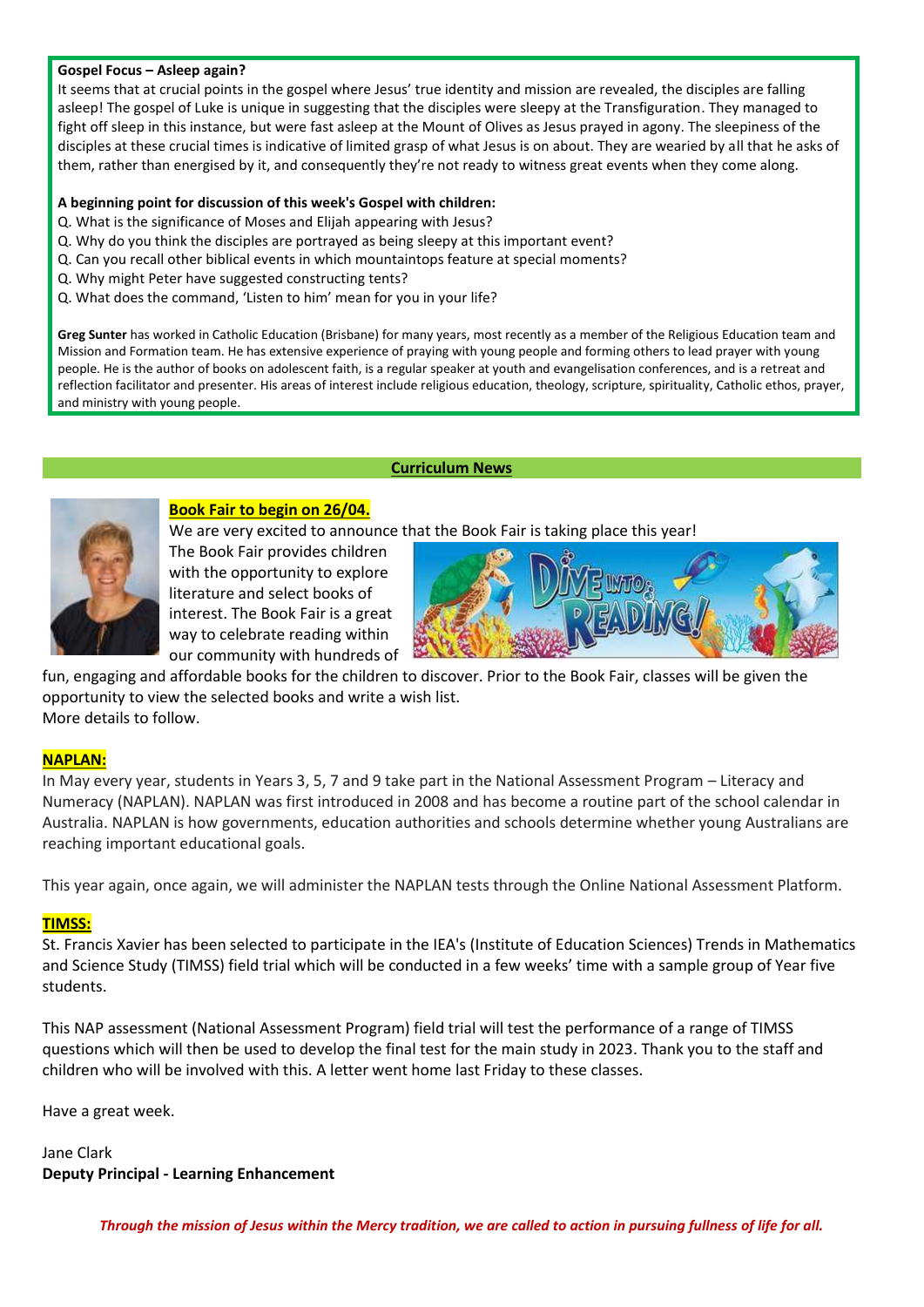### **Wellbeing News**



## **Planning for a safe and supportive school community**

On Friday, we are participating in the National Day of Action against Bullying and Violence (NDA). The NDA is Australia's key bullying prevention initiative, connecting schools and communities to find workable solutions to prevent bullying.

The theme for 2022 is **Kindness Culture.**

This week our Wellbeing Leaders are promoting Kindness Culture by promoting inclusiveness, respect and community belonging for all students.

They are hard at work putting up posters to remind children what being kind looks like and how we can spread kindness in our school.

We have discussed how it's important to recognise things we can and can't control in life.

For example we can't control the weather, what other people do or say, past mistakes or being sick. We can however control our behaviour, our goals, our effort, asking for help, learning from our mistakes, taking care of ourselves and being kind to others.

Your child will have the opportunity to contribute to a "KIndness Canvas" and on Friday we will wear a heart for kindness.



Let's all make a special effort to be kind because kindness culture starts with us!

#### **GREAT OPPORTUNITY TO ACCESS FREE WEBINAR**

Our school has a membership with Parenting Ideas and as part of this membership, you can attend the upcoming webinar "Building Lasting Happiness in Children" for FREE!

This webinar is presented by Dr Jodi Richardson, co author of the book "Anxious Kids" and the latest release "Anxious Mums: How mum's can turn their anxiety into strength"

If you are unable to make the broadcast time of 8pm on Wednesday March 23, you can still register and you will get access to the recording.

For details on how to register, please click on the link provided in the Parenting Ideas attached to the newsletter.

Christine Meneely **Wellbeing Leader**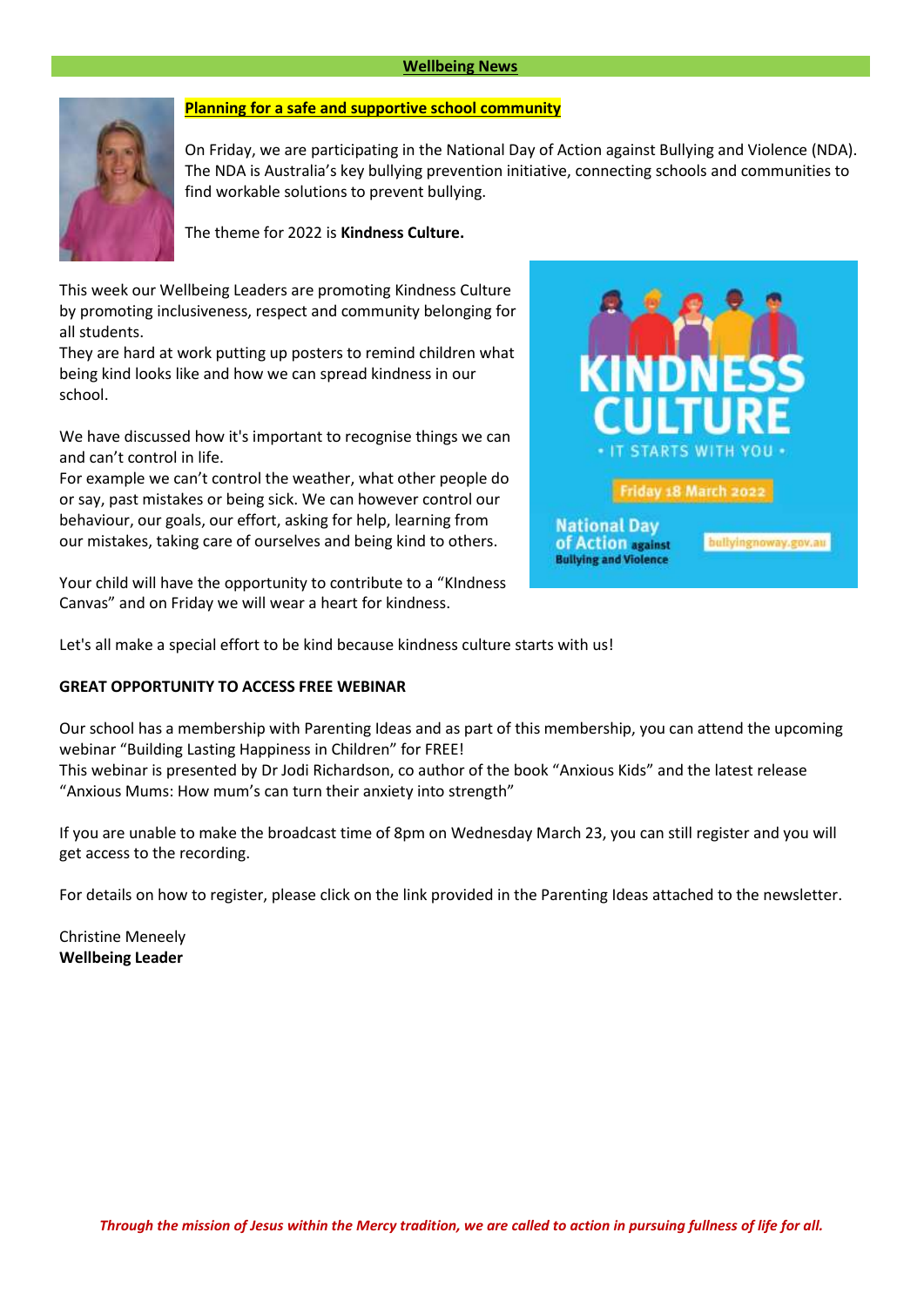

### **Sporting Schools**

Please take note that due to coach unavailability, the session scheduled for Thursday  $24<sup>th</sup>$ March has unfortunately had to be cancelled.

We will endeavour to arrange a catch up session the following week. Please keep an eye out for updates. Monday's sessions will continue as planned.

## **Swimming Program**

After two years of cancellations, SFX (Yr 1-6) will participate in a swimming program at BALC throughout this year. Year 6 will participate in Term 2, Year 1 & 3 at the end of Term 3, and Year 2, 4 5 at the beginning of Term 4. More details to come soon.

#### **Calendar Events 2022**

### **Year 6 Term 2 swimming dates:**

- Friday  $13<sup>th</sup>$  May
- $\bullet$  Wednesday 1<sup>st</sup> June
- Friday 3rd June
- $\bullet$  Friday  $10^{\text{th}}$  June
- Friday 17<sup>th</sup> June

## **Other Term 2 dates**

- Friday 13<sup>th</sup> May Ballarat Catholic P.S. Football tournament @ St Pat's
- Friday 27th May SFX Yr 3-6 Athletics Day @ Llanberris

Have a magnificent week

Shaun Carroll **Sports Co-ordinator**

**Uniform Shop Update**

## **NEWS from the Uniform Shop:**

### **Uniform Shop Sales during Term 1**

**For the time being and until further notice the Uniform Shop is CLOSED and will only accept orders submitted by completing the attached order form and emailing back to [office@sfxballarat.catholic.edu.au](mailto:office@sfxballarat.catholic.edu.au) or by dropping it into the school office. Payment can be made by filling out your credit card details on the order form or by cash. Please indicate your preferred payment method on the order form.**

### **Price List & Order Form**

The price list and order form is downloadable from the schoolbag app. Orders **with full payment** may be left at the front office. **EFTPOS available**

#### **DONATIONS PLEASE**

Please check your cupboards for any uniform items you no longer need. Donations of second hand uniforms can be left at the shop with Sam. All donations are appreciated. Thanks.